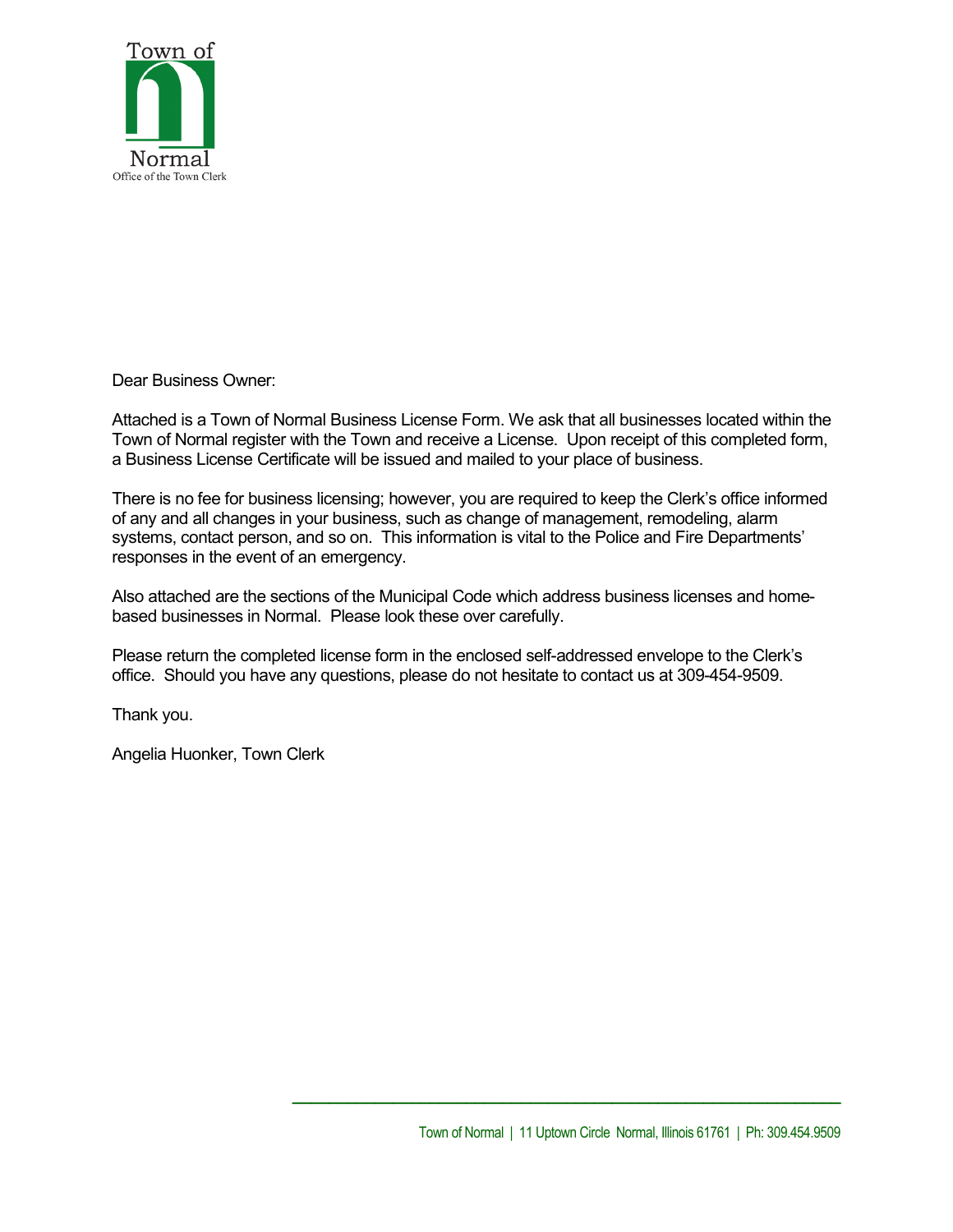

# Business License Application

|                                                                                                                                                                                                                                     | Business Phone: _____________________________                                                                                                                                                                                                                                                                                                                            |  |  |  |
|-------------------------------------------------------------------------------------------------------------------------------------------------------------------------------------------------------------------------------------|--------------------------------------------------------------------------------------------------------------------------------------------------------------------------------------------------------------------------------------------------------------------------------------------------------------------------------------------------------------------------|--|--|--|
|                                                                                                                                                                                                                                     | Date of Start of Business: __________________Days & Hours Building Occupied: ________________________________                                                                                                                                                                                                                                                            |  |  |  |
|                                                                                                                                                                                                                                     | Tobacco Products Sold: YES or NO                                                                                                                                                                                                                                                                                                                                         |  |  |  |
|                                                                                                                                                                                                                                     |                                                                                                                                                                                                                                                                                                                                                                          |  |  |  |
|                                                                                                                                                                                                                                     |                                                                                                                                                                                                                                                                                                                                                                          |  |  |  |
|                                                                                                                                                                                                                                     |                                                                                                                                                                                                                                                                                                                                                                          |  |  |  |
|                                                                                                                                                                                                                                     |                                                                                                                                                                                                                                                                                                                                                                          |  |  |  |
|                                                                                                                                                                                                                                     |                                                                                                                                                                                                                                                                                                                                                                          |  |  |  |
|                                                                                                                                                                                                                                     |                                                                                                                                                                                                                                                                                                                                                                          |  |  |  |
|                                                                                                                                                                                                                                     | <b>OWNERSHIP TYPE:</b> (This information is private and will not be shared)                                                                                                                                                                                                                                                                                              |  |  |  |
| LLC/Corporation:<br>Individually Owned/Operated: YES or NO<br><b>Minority Owned/Operated:</b><br>Female Owned/Operated:<br>Male Owner/Operated:<br><b>Student Owned/Operated:</b>                                                   | Self-Employed: YES or NO<br>YES or NO<br>Number of Full-time Employees: _______<br>YES or NO<br>Number of Part-time Employees: _______<br>State Certification Held: (check all that apply)<br>YES or NO<br>YES or NO<br>Women's Business Enterprise (WBE)<br>$\frac{1}{1}$<br>YES or NO<br>Minority Business Enterprise (MBE)<br>Disadvantaged Business Enterprise (DBE) |  |  |  |
| <b>Business Owner Name:</b> The Contract of the Contract of the Contract of the Contract of the Contract of the Contract of the Contract of the Contract of the Contract of the Contract of the Contract of the Contract of the Con |                                                                                                                                                                                                                                                                                                                                                                          |  |  |  |
| Address:                                                                                                                                                                                                                            | City, State, Zip                                                                                                                                                                                                                                                                                                                                                         |  |  |  |
|                                                                                                                                                                                                                                     |                                                                                                                                                                                                                                                                                                                                                                          |  |  |  |
|                                                                                                                                                                                                                                     |                                                                                                                                                                                                                                                                                                                                                                          |  |  |  |
|                                                                                                                                                                                                                                     |                                                                                                                                                                                                                                                                                                                                                                          |  |  |  |
|                                                                                                                                                                                                                                     |                                                                                                                                                                                                                                                                                                                                                                          |  |  |  |
|                                                                                                                                                                                                                                     |                                                                                                                                                                                                                                                                                                                                                                          |  |  |  |
|                                                                                                                                                                                                                                     |                                                                                                                                                                                                                                                                                                                                                                          |  |  |  |
|                                                                                                                                                                                                                                     | $1 P$ a g e                                                                                                                                                                                                                                                                                                                                                              |  |  |  |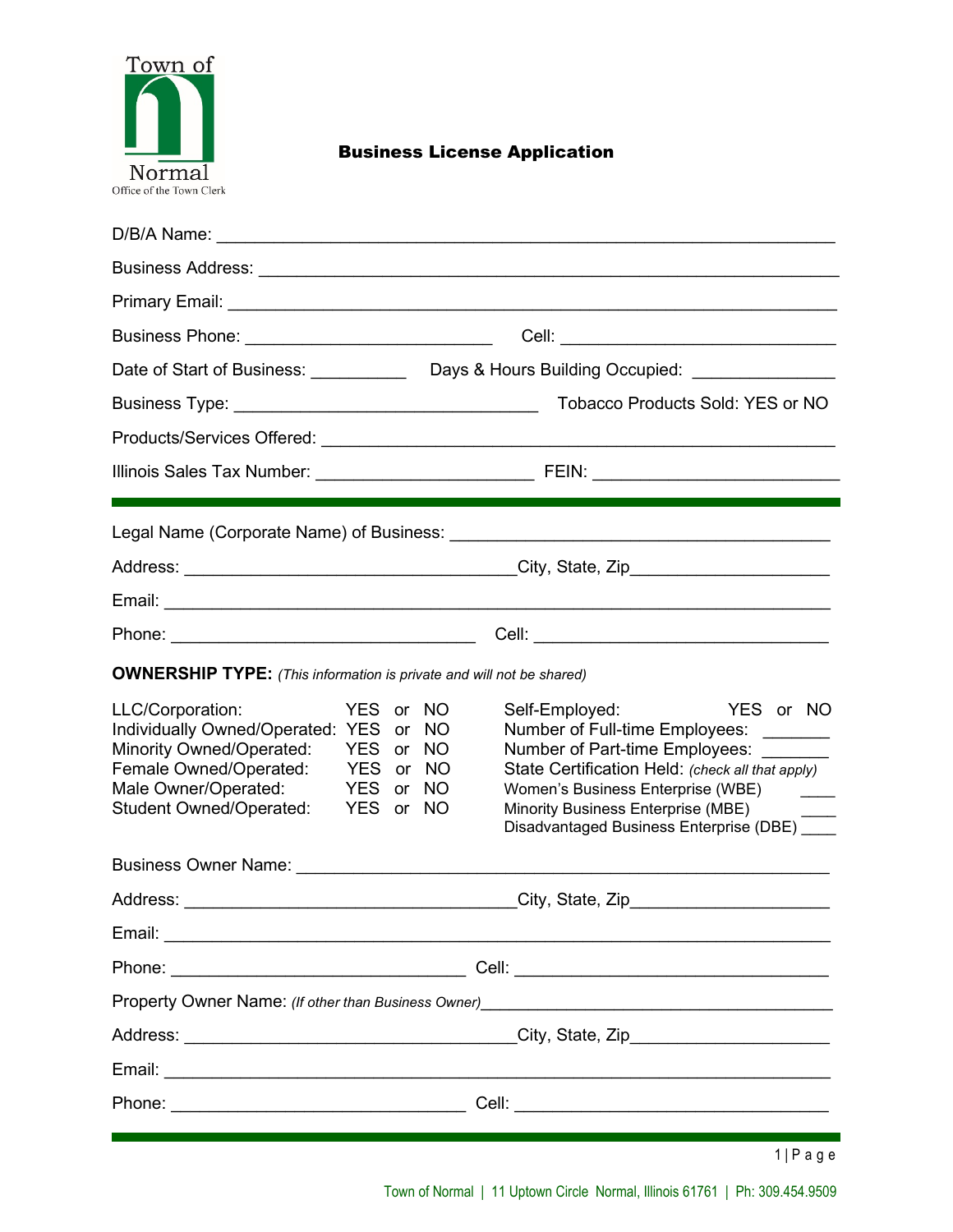**Home Based Business:** YES or NO

*IF YES, PLEASE REFER TO THE MUNICIPAL CODE SEC. 15.4-4D FOR HOME BASED BUSINESSES for additional details and requirements.*

| EMERGENCY CALL INFORMATION:                                 |  |  |
|-------------------------------------------------------------|--|--|
|                                                             |  |  |
|                                                             |  |  |
| Role: Manager__________ Owner __________ Employee _________ |  |  |
|                                                             |  |  |
|                                                             |  |  |
| Role: Manager_________ Owner _________ Employee _________   |  |  |
|                                                             |  |  |
|                                                             |  |  |
| Role: Manager_________ Owner _________ Employee _________   |  |  |
|                                                             |  |  |

### **EMERGENCY ENTRY INFORMATION:**

#### Knox Box Location:

*Please describe location in detail (North, South, East, West) or write N/A if not applicable.*

#### **Fire Department Connection Location:**

*Please describe location in detail (North, South, East, West) or write N/A if not applicable.*

### Utility Shut Offs Location(s):

*Please describe location in detail (North, South, East, West) or write N/A if not applicable.*

#### **Night Staff Hours:** \_\_\_\_\_\_\_\_\_\_\_\_\_\_\_\_\_\_\_\_\_\_\_\_\_\_\_\_\_\_\_\_\_\_\_\_\_\_\_\_\_\_\_\_\_\_\_\_\_\_\_\_\_\_\_\_\_\_\_

*Please provide the hours that non-regular staff may occupy building. This could include, but is not limited to, cleaning crews, maintenance workers, stockers, etc. or write N/A if not applicable.*

#### Keyholder Contact:

*Please provide name(s) and cell phone number(s) of all individuals with entry keys and access to the business after hours. Include an additional paper listing keyholders if needed.*

### **Burglar Alarm** *(circle one)*:

Perimeter Sounding **or** Autodial Phone Alarm **or** Direct Line to Security Company **or** N/A

# **Fire Alarm** *(circle one)*:

Perimeter Sounding **or** Autodial Phone Alarm **or** Direct Line to Security Company **or** N/A

### **Hold Up Alarm** *(circle one)*:

Perimeter Sounding **or** Autodial Phone Alarm **or** Direct Line to Security Company **or** N/A

**Window Locations** *(circle all that apply)*: North South East West

**Door Locations** *(circle all that apply)*: North South East West

2 | Page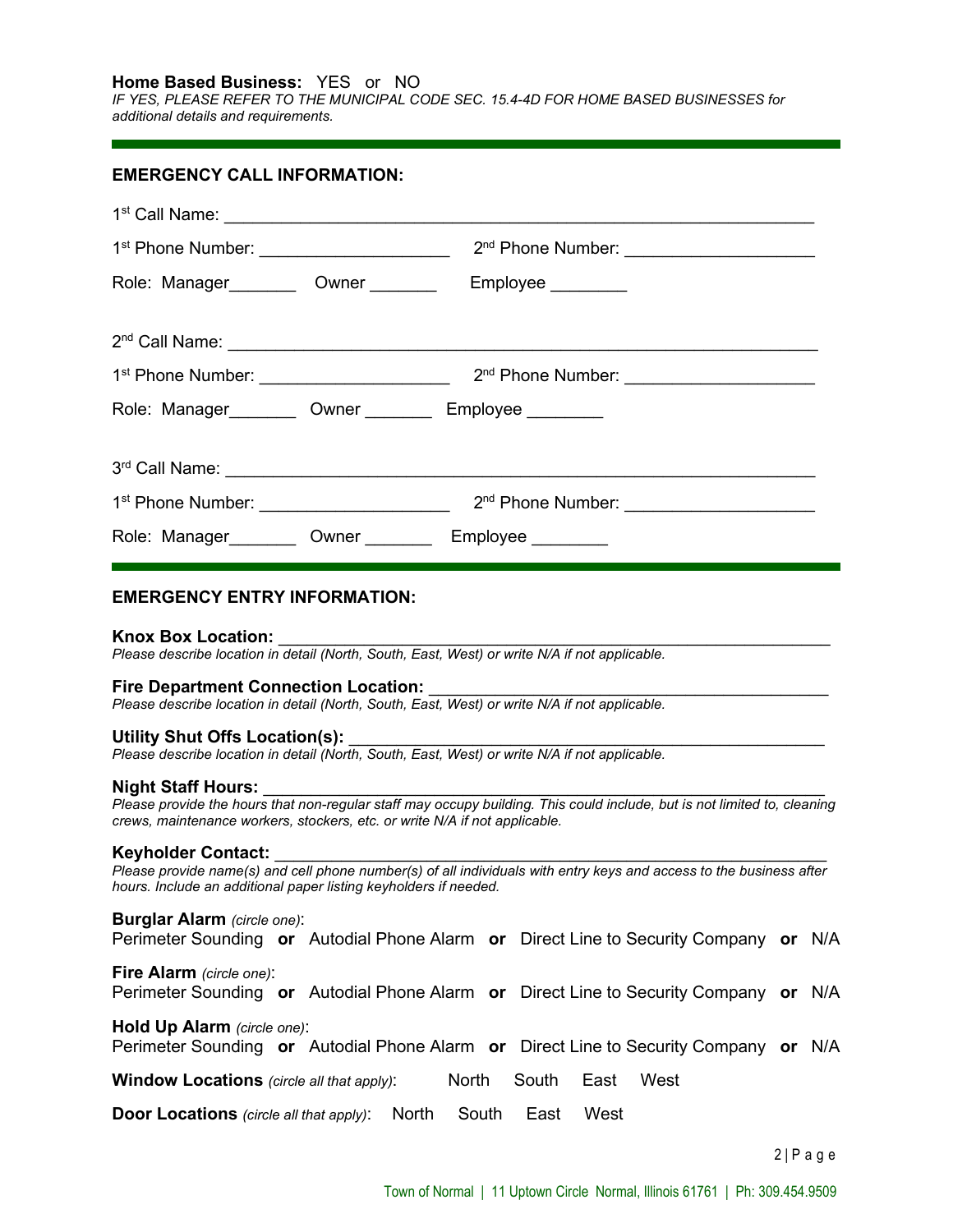| <b>Standpipe Location</b> (circle all that apply):        |                                  | South<br>North | East | West             | N/A  |                                |  |
|-----------------------------------------------------------|----------------------------------|----------------|------|------------------|------|--------------------------------|--|
| <b>Sprinkler System Location (circle all that apply):</b> |                                  |                |      | North South East | West | N/A                            |  |
| <b>Roof Entry: YES or NO</b>                              | <b>Night Security: YES or NO</b> |                |      |                  |      | <b>Security Dog: YES or NO</b> |  |

### **Hazardous Materials Stored:** YES or NO

*(If yes, please describe type and location. A hazardous material is any item or agent (biological, chemical,*  radiological, and/or physical), which has the potential to cause harm to humans, animals, or the environment, either *by itself or through interaction with other factors. This includes but is not limited to medical supplies, large amounts of medications, large amounts of cleaning products, automotive supplies, etc. Please include specific location such as floor number, room number, of all materials.)*

 $\mathcal{L}_\text{max}$  , and the contribution of the contribution of the contribution of the contribution of the contribution of the contribution of the contribution of the contribution of the contribution of the contribution of t

\_\_\_\_\_\_\_\_\_\_\_\_\_\_\_\_\_\_\_\_\_\_\_\_\_\_\_\_\_\_\_\_\_\_\_\_\_\_\_\_\_\_\_\_\_\_\_\_\_\_\_\_\_\_\_\_\_\_\_\_\_\_\_\_\_\_\_\_\_\_\_\_\_\_\_\_

\_\_\_\_\_\_\_\_\_\_\_\_\_\_\_\_\_\_\_\_\_\_\_\_\_\_\_\_\_\_\_\_\_\_\_\_\_\_\_\_\_\_\_\_\_\_\_\_\_\_\_\_\_\_\_\_\_\_\_\_\_\_\_\_\_\_\_\_\_\_\_\_\_\_\_\_

| If this Business has $CLOSED$ , please check here $\Box$ | Date Business Closed: |  |
|----------------------------------------------------------|-----------------------|--|
|                                                          |                       |  |

Please print, sign and date this form and return it in the enclosed envelope.

| <b>Print Name:</b> |  |
|--------------------|--|
| Signature:         |  |
| Date:              |  |

**NOTICE**: Failure to complete this form in full may result in delay or denial of Business License.

Should you have any questions, please contact the Clerk's Office at 309.454.9508.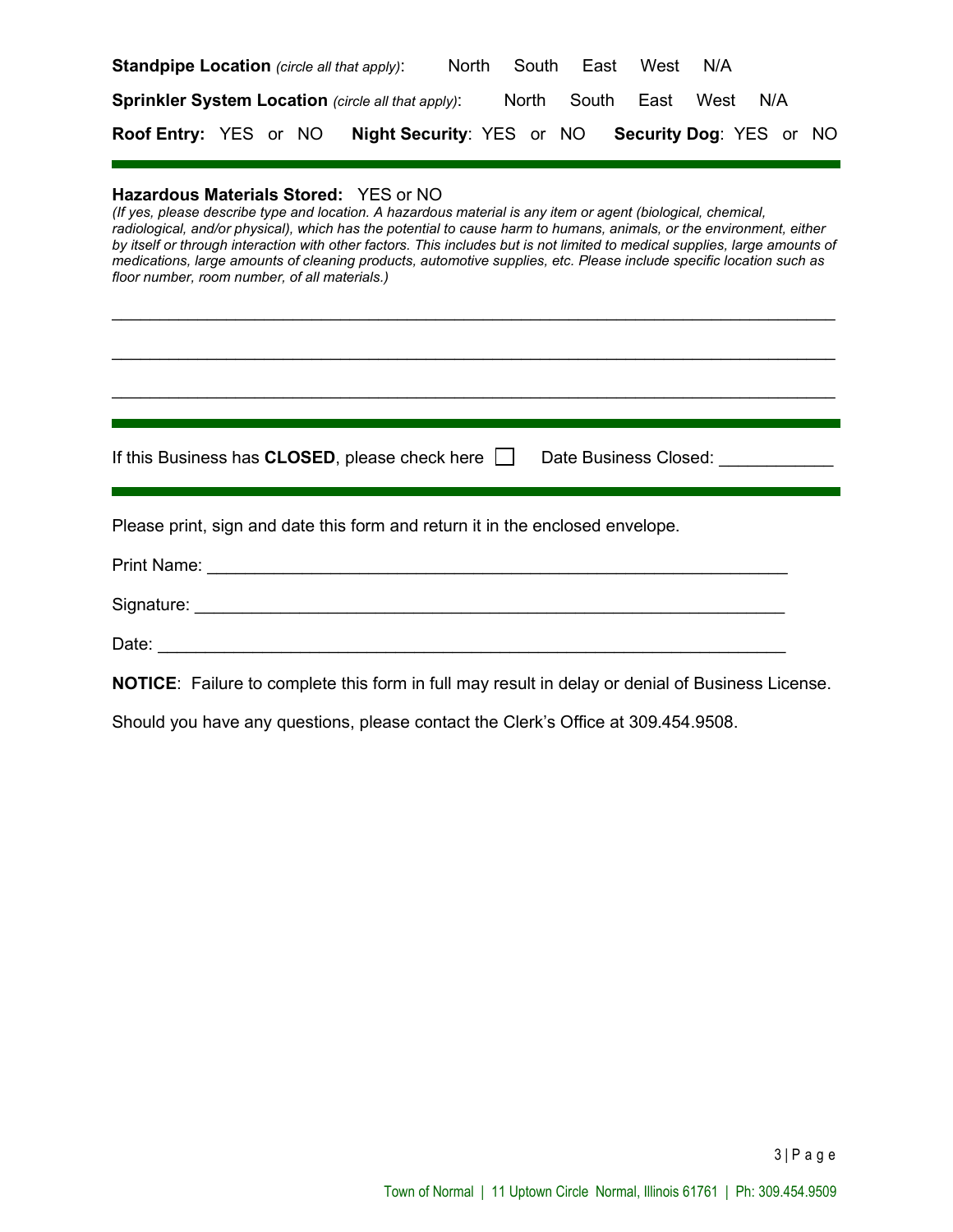### **DIVISION 11 – BUSINESS LICENSE**

### **SEC. 22.11-1 DEFINITIONS.**

- A. Business is meant to include all kinds of vocations, occupations, enterprises, establishments and other kinds of activities and matters, together with all devices, machines, vehicles and appurtenances used therein, any of which are conducted for private profit or benefit, either directly or indirectly on any premise in this city, including not-for-profit businesses charging for any service products. Business shall not include:
	- 1. Occasional sales provided such sales occur no more than twelve (12) days per calendar year.
	- 2. Delivery of newspapers to residential dwelling units.
	- 3. Residential solicitation provided the solicitor is registered pursuant to Division 4 of this Chapter.
	- 4. De minimis commercial transactions of less than \$500 per year.
- B. Premise is meant to include all lands, structures, places and also the equipment and appurtenances connected or used therewith in any business, and also any personal property which is either affixed to or is otherwise used in connection with any such business conducted on such premises.
- C. Person is meant to include individual, natural persons, partnership, joint adventurers, societies, associations, clubs, trustees, trusts or corporations or any officers, agents, employees, or any kind of personal representatives of any thereof, in any capacity, acting either for himself, or for any other person under either personal appointment or pursuant to law.

**SEC. 22.11-2 COMPLIANCE.** It shall be unlawful for any person, either directly or indirectly to conduct any business or to use in connection therewith, any vehicle, premise, machine or device in whole or in part, without first obtaining a license with the Town of Normal. For the purpose of this ordinance, any person shall be deemed to be in business and thus subject to the requirements of this Section when any one act of the following is done:

- A. Selling any goods or service.
- B. Soliciting business or offering goods or services for sale or hire.
- C. Acquiring or using any vehicle or any premises in the city for business purposes.

SEC. 22.11-3 AGENTS RESPONSIBLE. The agents or other representatives of nonresidents who are doing business in this city, shall be personally responsible for the compliance of their principals and of the businesses they represent with this ordinance.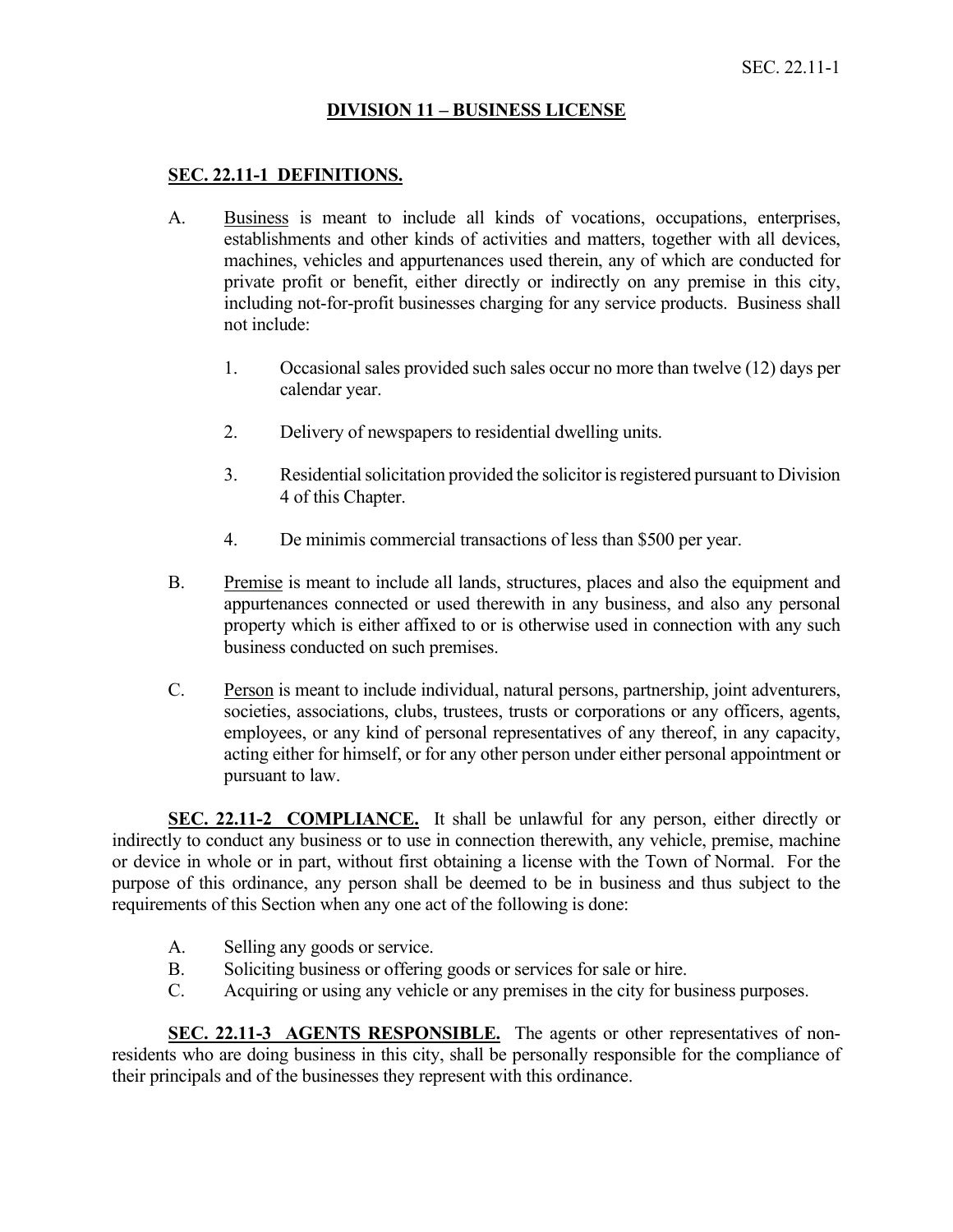**SEC. 22.11-4 INFORMATION CONFIDENTIAL.** All information supplied the Town under this ordinance other than that supplied pursuant to Sec. 22.11-5(A), shall be kept in strict confidence. Such information shall not be subject to public inspection and shall be kept so that the contents thereof shall not become known, except to authorized Town personnel.

**SEC. 22.11-5 APPLICATION.** Every person subject to this ordinance shall submit a business application form to the Town Clerk. The business application form shall provide the following information:

- A. General information, business name, corporation name, business address, business phone number, name, address and telephone number of persons to contact in case of emergency.
- B. Security information regarding the presence of any burglar alarm systems, night watchmen or private security guards, security guard dogs, and a schedule of normal business hours.
- C. Fire safety information regarding the presence of any fire alarm, the presence of any roof entry point, the presence of any smoke detection system, the presence of any stand pipe, the presence of any sprinkler system.
- D. Business use information. A notation of the type of business. Sales tax number or tax identification number.

**SEC. 22.11-6 ISSUANCE OF LICENSE.** The Town Clerk shall issue a Business License to the applicant upon satisfaction of the following conditions:

- A. Submission of a completed Application.
- B. Payment of all debts owed the Town of Normal unless other payment arrangements have been made with the City Manager.
- C. Payment of all taxes due the Town of Normal.

**SEC. 22.11-7 RENEWAL.** Annually, on or before January 10 of each year, each person, subject to this ordinance, shall file a business license renewal form with the Town Clerk. Such form shall supply any changes in information supplied by the initial registration form. Such License shall be renewed provided the conditions of Sec. 22.11-6 have been met.

**SEC. 22.11-8 FORMS.** The City Clerk is authorized to create license application and renewal forms containing the required information by this Division.

**SEC. 22.11-9 GROUNDS FOR SUSPENSION OR REVOCATION OF A BUSINESS LICENSE.** The City Manager, or his designee, may after notice and hearing suspend or revoke a business license for any of the following reasons: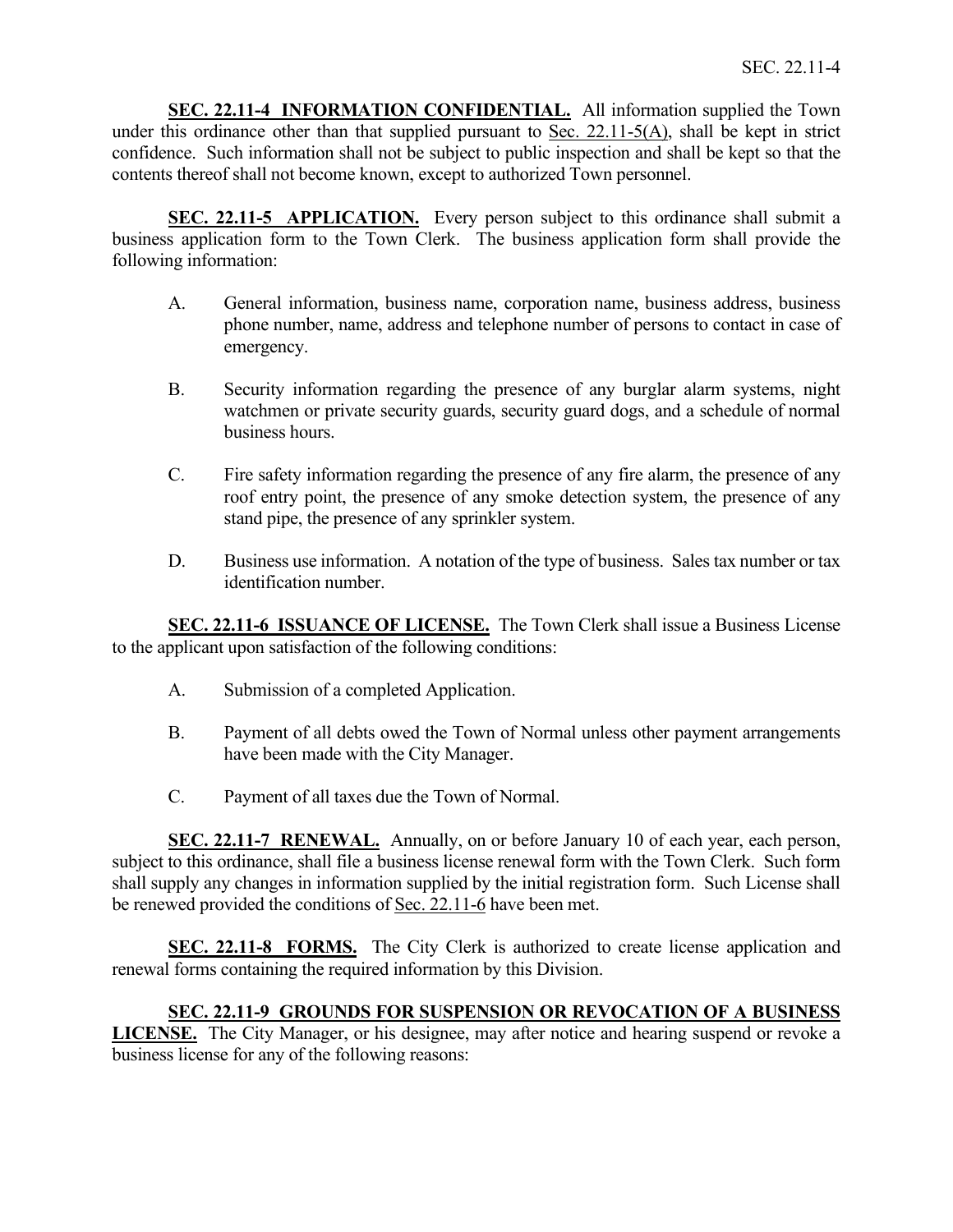A. The Licensee has violated any state or federal laws or violated any Town ordinance regulating or relating to the conduct of the business.

B. The willful making of any false statement as to a material fact in the license application or renewal.

C. The permitting of any violation of state law or Town ordinance by any person upon the licensed premises.

D. Failure to use and maintain the licensed premises in compliance with all applicable laws, Town codes, McLean County health ordinances, and all regulations and lawful orders of such regulatory bodies.

E. Suspension or revocation of the license of the licensee by a state governing body.

F. Suspension or revocation of the legal status of the licensee, such as, but not limited to, suspension or revocation by the Secretary of State of the right to transact business in Illinois.

G. Failure to pay any fee or tax due to the Town of Normal.

The City Manager is authorized to promulgate rules governing the notice and hearing process.

**SEC. 22.11-10 REINSTATEMENT FOLLOWING REVOCATION.** The City Manager may reinstate a business license upon:

- A. Filing of an application for reinstatement with the Town Clerk.
- B. The payment of all fees, taxes, and penalties then due to the Town of Normal.

C. The application for reinstatement shall be on forms developed by the Town Clerk and shall contain the information required on the original business license application plus the date and circumstances of the prior license revocation.

D. Remediation of the cause, event, or condition which caused the revocation of the license.

**SEC. 22.11-11 INJUNCTIVE RELIEF.** In case of a violation of this Division, the Town may cause to be instituted an appropriate proceeding at law or in the equity to obtain penalties or to restrain, correct or abate such violation, including, but not limited to, the closure of any business which is not in compliance with this Division.

**SEC. 22.11-12 PENALTY.** Any person operating a business within the Town of Normal without first registering with the Town of Normal as provided herein, shall, upon conviction for violation of this ordinance, be fined a sum not less than \$50.00 and not more than \$500.00. Each day of business operation without registration with the Town, shall constitute a separate offense.

(Entire Division 11 Added 2/6/84 by Ord. No. 3274)(Entire Division 11 Amended 10/16/06 by Ord. No. 5096)